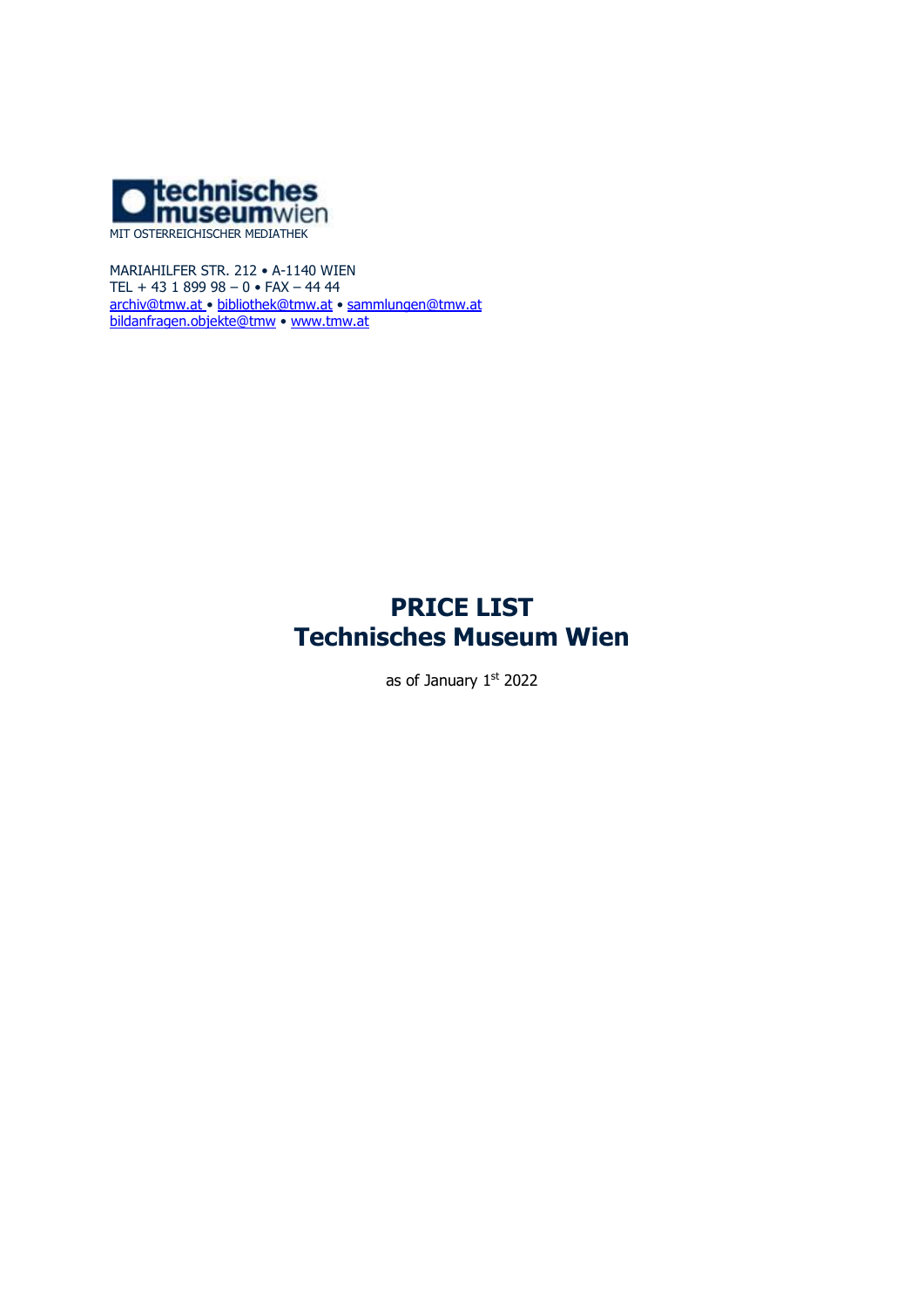# **GENERAL TERMS**

- All images are to specify '**Technisches Museum Wien'** as their provenance.
- The Museum is to be held harmless from third-party copyright claims.
- Images may only be passed on to third parties with the written consent of the TMW.
- Submission of a specimen copy is necessary to ensure correct billing.
- Non-EU countries: All bank changes incurred are to be borne by the customer placing the order.
- In instances where image material is to be used for a limited period, a new permission for use is to be applied for in writing no later than one month before expiry.
- License fees are waived for images that are reproduced in the science papers of school pupils, students, graduates, and doctoral students.
- Special agreements with co-operating institutions or companies are to be notified to the TMWimage request**.**
- TMW reserves the right to reject requests for use that contain intentionally false information or would require an unreasonable amount of work.
- By placing a written order for reproductions of archival material and object photographs, you accept the "General Terms and Conditions for Orders of the Technisches Museum Wien ". Weblink: [https://www.technischesmuseum.at/allgemeine-geschaeftsbedingungen-fuer](https://www.technischesmuseum.at/allgemeine-geschaeftsbedingungen-fuer-bestellungen-von-reproduktionen-von-archivalien-und-fuer-objektaufnahmen)[bestellungen-von-reproduktionen-von-archivalien-und-fuer-objektaufnahmen](https://www.technischesmuseum.at/allgemeine-geschaeftsbedingungen-fuer-bestellungen-von-reproduktionen-von-archivalien-und-fuer-objektaufnahmen)

# **1. OBJECT PHOTOGRAPHS AND SCANS**

| New photographs of objects / exhibits<br>1.1.    | tariff per image VAT | <b>gross</b>   |
|--------------------------------------------------|----------------------|----------------|
| New photographs of objects                       |                      |                |
| (depending on size, condition and accessibility) | from EUR 120.00      | 10% EUR 132.00 |
| New photographs of objects of loan               | EUR 120,00           | 10% EUR 132.00 |

| New scans / photos of archival objects, etc.,<br>1.2.7<br>on request | tariff per image VAT |            | gross            |
|----------------------------------------------------------------------|----------------------|------------|------------------|
| Per scan in reproduction quality (original up to A3)                 | EUR 25.00            | 10%        | EUR 27.50        |
| Per scan in reproduction quality (original up to A1)                 | <b>EUR 50.00</b>     | 10%        | <b>EUR 55.00</b> |
| Per scan in reproduction quality (original larger than A1)           |                      | on request |                  |

Other processing costs may be incurred depending on the location and condition of the originals to be digitized.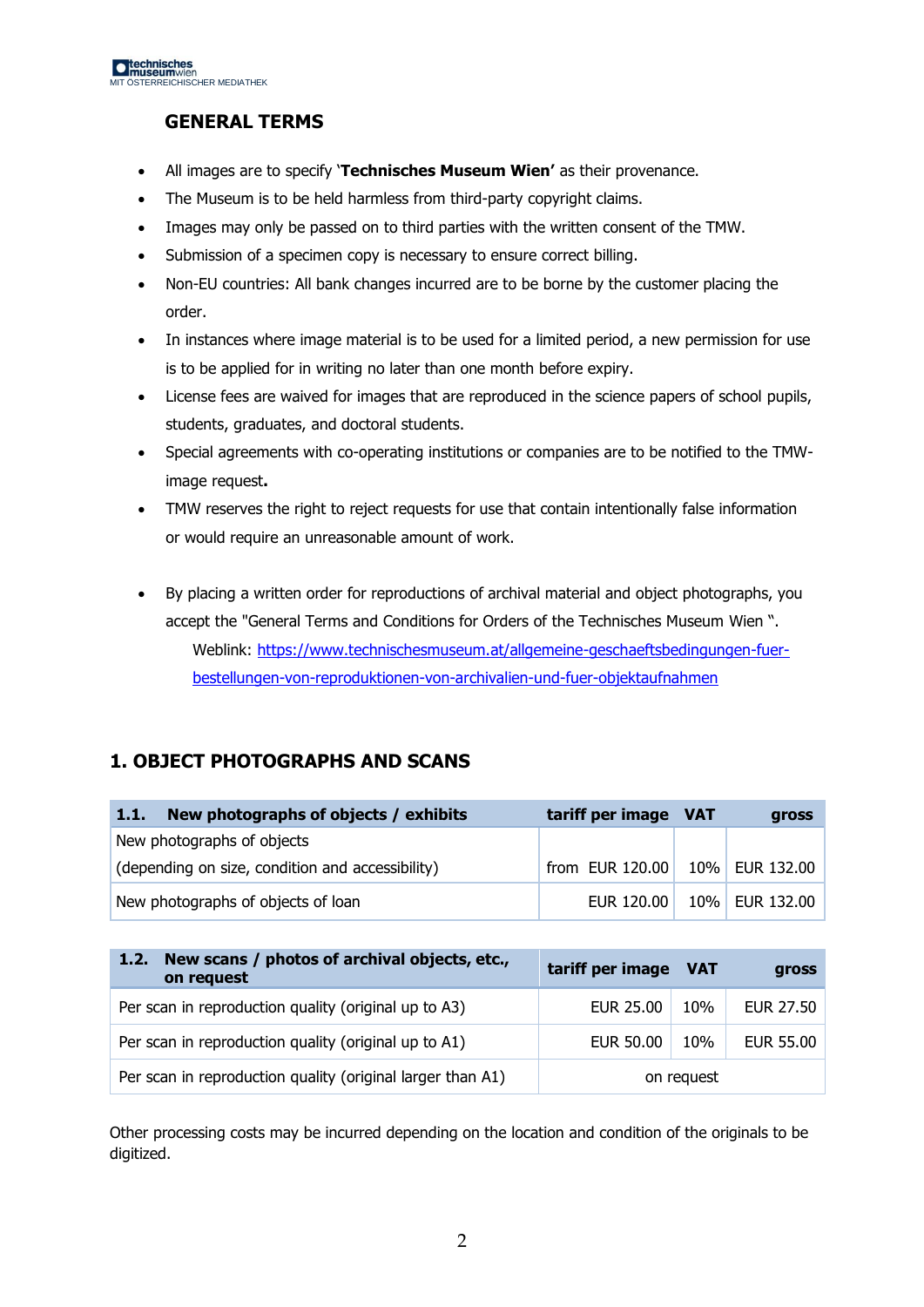# **2. FEES FOR IMAGE USE IN PUBLICATIONS**

| <b>Print and e-Publications - edition</b><br>2.1. | tariff per image VAT |                | gross      |
|---------------------------------------------------|----------------------|----------------|------------|
| academic papers (not for publication)             |                      | free of charge |            |
| books, print media, copies up to 1,000            | EUR 25.00            | 10%            | EUR 27.50  |
| books, print media, copies up to 3,000            | EUR 45.00            | 10%            | EUR 49.50  |
| Books, print media, copies up to 5,000            | EUR 70.00            | 10%            | EUR 77.00  |
| books, print media, copies up to 10,000           | EUR 100,00           | 10%            | EUR 110.00 |
| per 100,000 thereafter                            | EUR 150.00           | 10%            | EUR 165.00 |
|                                                   |                      |                |            |
| e-Publishing, e-books                             | EUR 60.00            | 10%            | EUR 66.00  |
|                                                   |                      |                |            |
| new edition / extra language                      | $-30%$               | 10%            |            |

Print media: books in print form, illustrated books, exhibition catalogues, magazines, exhibition flyers. Print media not listed will be calculated separately on request.

| 2.2. Film and TV                          | tariff per image VAT |     | gross      |
|-------------------------------------------|----------------------|-----|------------|
| documentary (license period 5 years)      | EUR 30.00            | 10% | EUR 33.00  |
| documentary (license period 10 years)     | EUR 60.00            | 10% | EUR 66.00  |
| documentary (license period unlimited)    | EUR 120.00           | 10% | EUR 132,00 |
| commercial use (license period 5 years)   | EUR 60.00            | 10% | EUR 66.00  |
| commercial use (license period 10 years)  | EUR 120.00           | 10% | EUR 132.00 |
| commercial use (license period unlimited) | EUR 240.00           | 10% | EUR 264.00 |

The usage fees for film and television refer to a fade-in duration of up to 20 seconds. Reports on current exhibitions of the TMW are free of charge.

| <b>Websites and internet use</b><br>2.3.                         | tariff per image VAT |            | gross            |
|------------------------------------------------------------------|----------------------|------------|------------------|
| editorial website, web presentation (license period 5 years)     | EUR 30.00            | 10%        | EUR 33.00        |
| commercial website, web presentation (license period 5<br>years) | <b>EUR 80.00</b>     | 10%        | <b>EUR 88.00</b> |
| videos and apps                                                  |                      | on request |                  |

If TMW content is used, a photo credit must be provided. For postings in social networks, the TMW website must be linked with the corresponding reference.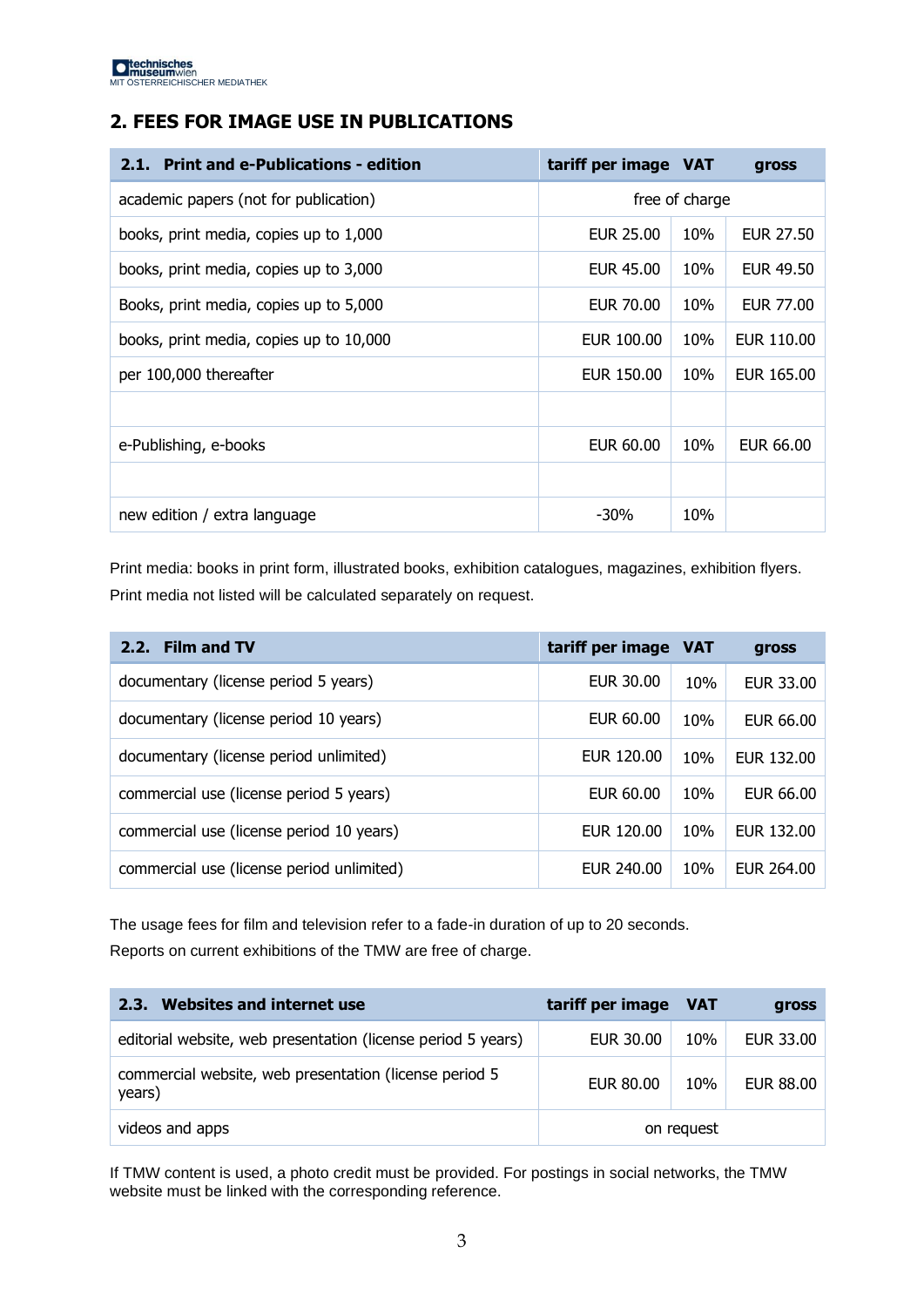| <b>Exhibitions</b><br>2.4.                                           | tariff per image | <b>VAT</b> | gross      |
|----------------------------------------------------------------------|------------------|------------|------------|
| special or temporary exhibition (e.g. display board,<br>facsimile)   | EUR 60.00        | 10%        | EUR 66.00  |
| permanent or traveling exhibition (e.g. display board,<br>facsimile) | EUR 120.00       | 10%        | EUR 132,00 |
| multimedia kiosks or other type of presentation                      |                  | on request |            |

For special or temporary exhibitions, a duration of max. one year is specified (otherwise tariff for permanent exhibition). For permanent and traveling exhibitions, the use permit is valid for a maximum of five years. The department "Leihverkehr" (object loan department) is responsible for loans of objects and archival materials from the Technisches Museum Wien. Requests to: [leihverkehr@tmw.at](mailto:leihverkehr@tmw.at)

| 2.5. Merchandise and printed ad media                           | tariff per image |
|-----------------------------------------------------------------|------------------|
| advertising folders, flyers, posters, calendars, art postcards, |                  |
| greeting cards etc.                                             | on request       |

#### **3. RESEARCH AND HANDLING FEES**

| 3.1. Research and handling                                          | tariff         | <b>VAT</b> | gross     |
|---------------------------------------------------------------------|----------------|------------|-----------|
| basic fee (involving up to one hour's work)                         | EUR 50.00      | 10%        | EUR 55.00 |
| extended search fee (for every 30 minutes thereafter)               | plus EUR 25.00 | 10%        | EUR 27.50 |
| searches on information not available online (depending at<br>cost) | on request     |            |           |

The use of archive and library inventories in the TMW study hall is free of charge. Handling fees for archive material and objects located at outside depots are calculated separately at cost. Fees are charged for extensive inventory searches. We will inform you about the costs to be expected as soon as possible.

# **4. FEES FOR LOCATION SHOOTS**

|          | tariff     | <b>VAT</b> | <b>gross</b> |
|----------|------------|------------|--------------|
| per hour | EUR 150.00 | 10%        | EUR 165.00   |

Fees apply per hour or part thereof. Contact the Press Office for all enquiries: [presse@tmw.at](mailto:presse@tmw.at) Additional costs may be incurred depending on the amount of organization work involved and the intended purpose of the shoots.